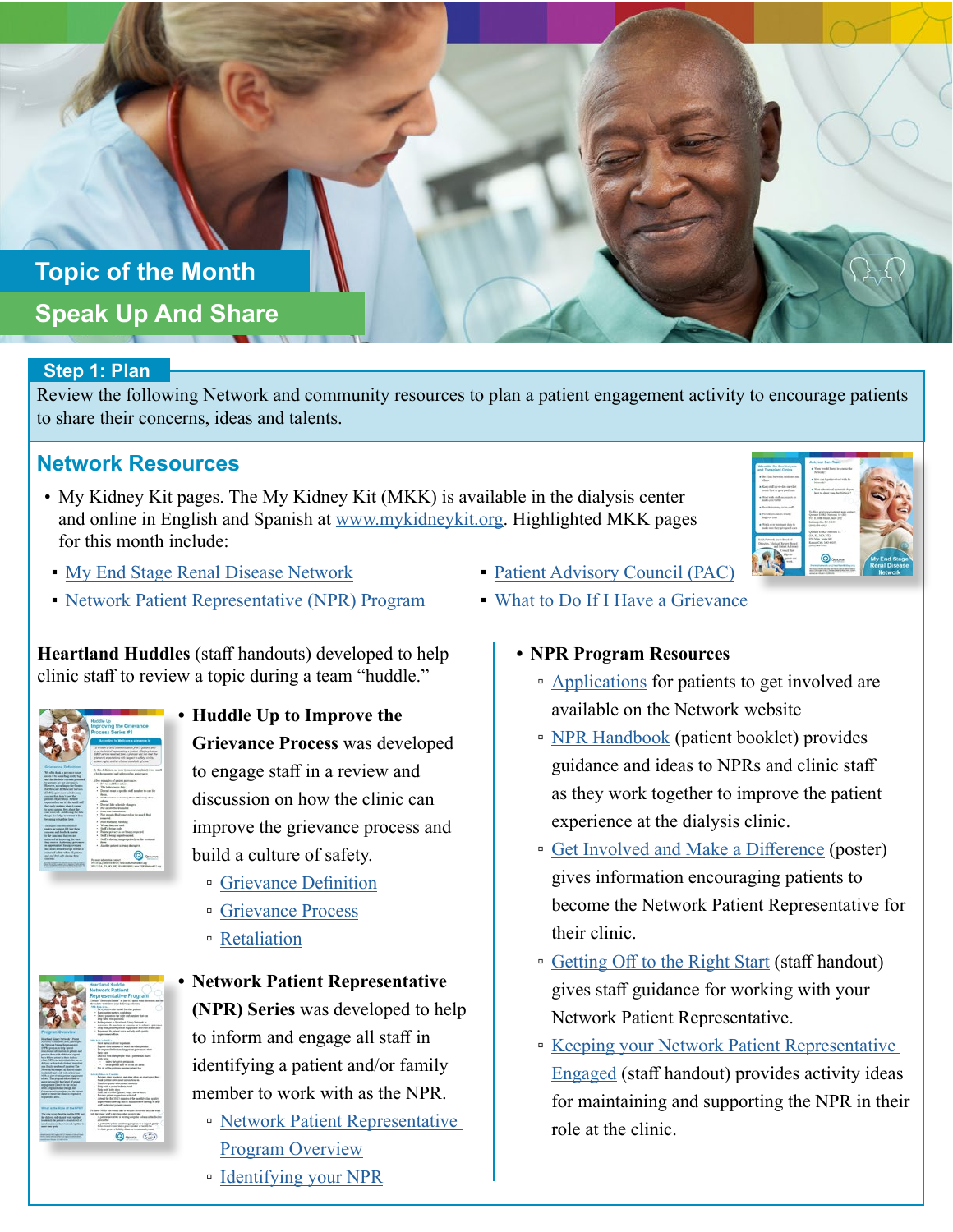

- The [Patient Engagement Showcase](https://esrdnetwork12.org/providers/quality-improvement/patient-engagement/patient-engagement-showcase/) My Network section includes some examples to encourage patients to share their concerns.
- [Volunteering](https://resourcehub.exchange/download/volunteering/?wpdmdl=5853&refresh=5e7e0445396551585316933) (patient handout) includes information on the benefits of volunteering and some ideas to consider.

# **Kidney Community Resources**



- **ESRD National Coordinating Center** [\(esrdncc.org\)](https://esrdncc.org/) grievance and peer mentoring resources:
	- □ [Patient Grievances, A Guide for ESRD Patients](https://esrdncc.org/contentassets/77e8ce4fb5084679a3e1c8b69fb76e6b/ncc_grievance-brochure_final_508.pdf) (patient brochure/form) explains the process of reporting a grievance and provides a form to help patients prepare to share their concern(s).
	- [Thriving without Fear, Managing Retaliation](https://esrdncc.org/contentassets/f7c9f1fba7bd4f6ca9e1faba900cdceb/thriving-without-fear-managing-retaliation-patient-resource-cmsfinal508-002.pdf) (patient handout) explains retaliation and offers tips for patients who fear retaliation from a dialysis staff member.
	- [Peer Mentoring Resources](https://esrdncc.org/en/patients/peer-mentoring-resources/) this webpage provides information on peer mentoring and support programs currently available in the renal community.



- **Forum of ESRD Networks** [\(esrdnetworks.org\)](http://esrdnetworks.org/) Kidney Patient Advisory Council developed resources:
	- **Dialysis Patient Grievance Toolkit ([English](https://esrdnetworks.org/resources/toolkits/patient-toolkits/dialysis-patient-grievance-toolkit-1/dialysis-patient-grievance-toolkit-english) | [Spanish\)](https://esrdnetworks.org/resources/toolkits/patient-toolkits/dialysis-patient-grievance-toolkit-1/dialysis-patient-grievance-toolkit-spanish-1) is a toolkit designed BY patients** FOR patients to help patients as they work through the grievance system.
	- [Dialysis Patient Grievance Toolkit](https://esrdnetworks.org/resources/toolkits/patient-toolkits/dialysis-patient-grievance-toolkit-1/poster-dialysis-patient-grievance-toolkit/at_download/file) (patient flyer/poster) is a one-page summary providing a brief description of the contents of the toolkit.

## **Step 2: Act**

Go For It! Team with your staff and Network Patient Representative to complete a patient engagement activity.

- Educate patients and staff using the My Kidney Kit pages. Use the "My Questions" section to engage in a discussion and use the [My Education Sheet](https://esrdnetwork12.org/download/my-education-sheet/) to document any patient goals.
- Talk with your Network Patient Representative (NPR) to discuss ideas on what resources and activities they think would be helpful to share. If you don't already have a NPR, work with your team using the Huddle sheets to identify a representative. Invite at least one patient to be the NPR, help them complete the application and fax it to 816-880-9088.
- Start a suggestion box so that patients can share concerns and ideas anonymously. Your NPR can help review them with you on a monthly basis and you can post your responses nearby, so patients know they are concerns are being addressed.
- Invite your NPR to your team huddle or a staff meeting so staff can get the patient perspective on the facility culture related to grievances.